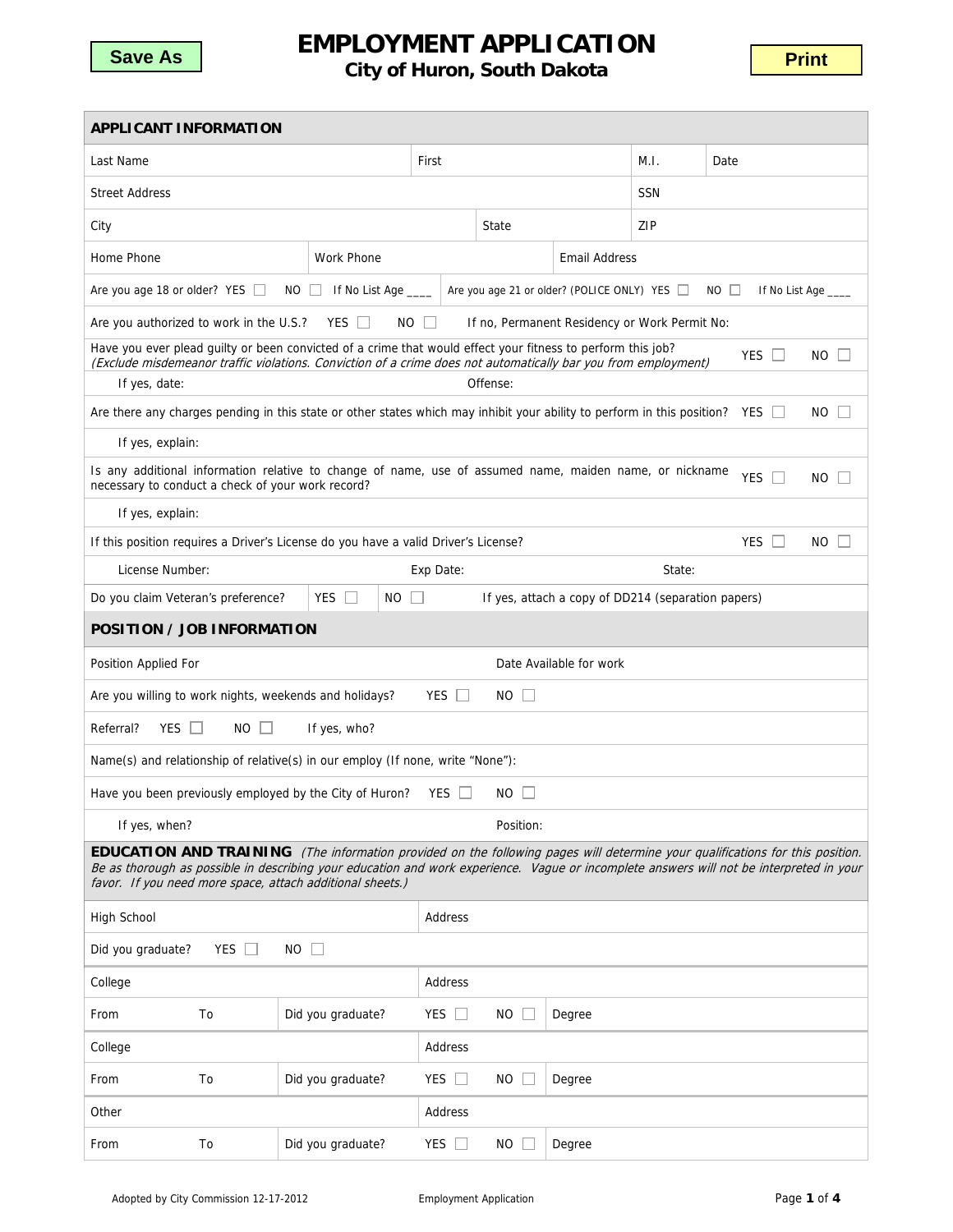| <b>RELATED WORK EXPERIENCE</b>                                                                                                                                                                                                                                                                                            |                                          |  |            |                                            |                  |            |  |  |
|---------------------------------------------------------------------------------------------------------------------------------------------------------------------------------------------------------------------------------------------------------------------------------------------------------------------------|------------------------------------------|--|------------|--------------------------------------------|------------------|------------|--|--|
| $NO$ $\Box$<br>YES $\Box$<br>Are you licensed, registered or certified in a profession or trade?                                                                                                                                                                                                                          |                                          |  |            |                                            |                  |            |  |  |
| If yes, identify the profession or trade name:                                                                                                                                                                                                                                                                            |                                          |  |            |                                            |                  |            |  |  |
|                                                                                                                                                                                                                                                                                                                           | License / Permit / Certification Number: |  |            |                                            |                  | Exp. Date: |  |  |
| Use this space to identify any other educational experiences you have had which are pertinent to this position. Include workshops,<br>seminars, military or vocational training, computer software, etc. which are not listed above. Indicate time involved (hours per week,<br>number of weeks, number of credits, etc.) |                                          |  |            |                                            |                  |            |  |  |
| List any relevant certificates, licenses or registrations you possess or for which you are eligible. Include expiration dates.                                                                                                                                                                                            |                                          |  |            |                                            |                  |            |  |  |
| PREVIOUS EMPLOYMENT (List last three employers starting with most recent)                                                                                                                                                                                                                                                 |                                          |  |            |                                            |                  |            |  |  |
| Company                                                                                                                                                                                                                                                                                                                   |                                          |  |            | Phone<br>$\overline{(\ }$<br>$\mathcal{C}$ |                  |            |  |  |
| Address                                                                                                                                                                                                                                                                                                                   |                                          |  | Supervisor |                                            |                  |            |  |  |
| Job Title<br><b>Starting Salary</b>                                                                                                                                                                                                                                                                                       |                                          |  |            | \$<br><b>Ending Salary</b><br>\$           |                  |            |  |  |
| Responsibilities                                                                                                                                                                                                                                                                                                          |                                          |  |            |                                            |                  |            |  |  |
| From                                                                                                                                                                                                                                                                                                                      | To<br>Reason for Leaving                 |  |            |                                            |                  |            |  |  |
| YES $\Box$<br>$NO$ $\Box$<br>May we contact your previous supervisor for a reference?                                                                                                                                                                                                                                     |                                          |  |            |                                            |                  |            |  |  |
| Company                                                                                                                                                                                                                                                                                                                   |                                          |  |            | Phone<br>$\left($<br>$\lambda$             |                  |            |  |  |
| Address                                                                                                                                                                                                                                                                                                                   |                                          |  |            | Supervisor                                 |                  |            |  |  |
| Job Title                                                                                                                                                                                                                                                                                                                 | <b>Starting Salary</b>                   |  |            | Ending Salary \$<br>\$                     |                  |            |  |  |
| Responsibilities                                                                                                                                                                                                                                                                                                          |                                          |  |            |                                            |                  |            |  |  |
| To<br>From                                                                                                                                                                                                                                                                                                                | Reason for Leaving                       |  |            |                                            |                  |            |  |  |
| YES $\square$<br>$NO$ $\Box$<br>May we contact your previous supervisor for a reference?                                                                                                                                                                                                                                  |                                          |  |            |                                            |                  |            |  |  |
| Company                                                                                                                                                                                                                                                                                                                   |                                          |  |            | $\mathcal{E}$<br>Phone<br>$\left($         |                  |            |  |  |
| Address                                                                                                                                                                                                                                                                                                                   |                                          |  |            | Supervisor                                 |                  |            |  |  |
| Job Title<br><b>Starting Salary</b>                                                                                                                                                                                                                                                                                       |                                          |  | \$         |                                            | Ending Salary \$ |            |  |  |
| Responsibilities                                                                                                                                                                                                                                                                                                          |                                          |  |            |                                            |                  |            |  |  |
| To<br>From                                                                                                                                                                                                                                                                                                                | Reason for Leaving                       |  |            |                                            |                  |            |  |  |
| May we contact your previous supervisor for a reference?<br>YES $\Box$<br>$NO$ $\Box$                                                                                                                                                                                                                                     |                                          |  |            |                                            |                  |            |  |  |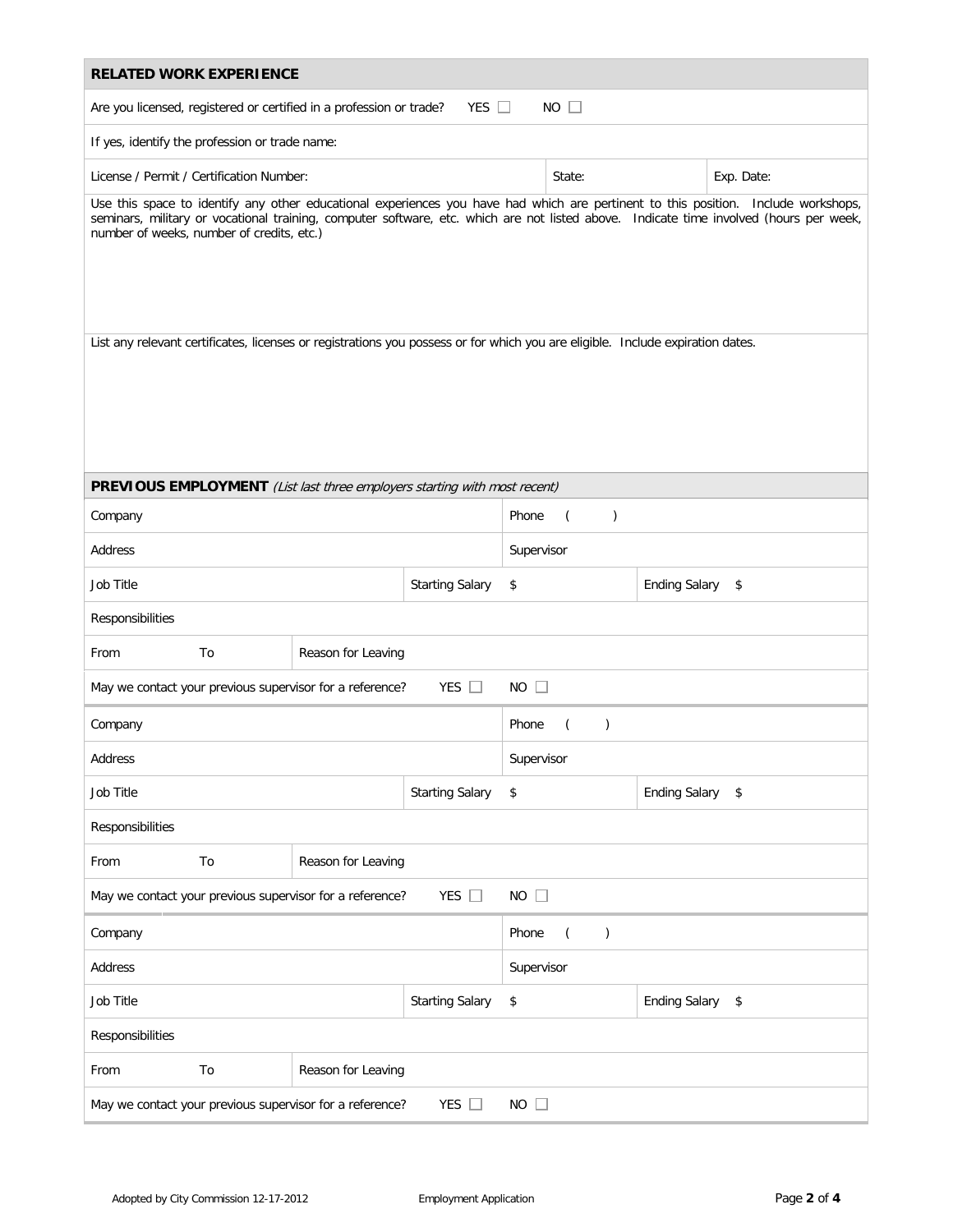| <b>UNEMPLOYMENT</b> (LIST ALL PERIODS OF UNEMPLOYMENT)                                                                                                                                                                                                                                                                                                                                                                                                                                                                                                                                                                                                                                                 |     |                   |                  |               |     |  |  |  |
|--------------------------------------------------------------------------------------------------------------------------------------------------------------------------------------------------------------------------------------------------------------------------------------------------------------------------------------------------------------------------------------------------------------------------------------------------------------------------------------------------------------------------------------------------------------------------------------------------------------------------------------------------------------------------------------------------------|-----|-------------------|------------------|---------------|-----|--|--|--|
| From:                                                                                                                                                                                                                                                                                                                                                                                                                                                                                                                                                                                                                                                                                                  | To: |                   |                  |               |     |  |  |  |
| How did you spend this time?                                                                                                                                                                                                                                                                                                                                                                                                                                                                                                                                                                                                                                                                           |     |                   |                  |               |     |  |  |  |
| From:                                                                                                                                                                                                                                                                                                                                                                                                                                                                                                                                                                                                                                                                                                  | To: |                   |                  |               |     |  |  |  |
| How did you spend this time?                                                                                                                                                                                                                                                                                                                                                                                                                                                                                                                                                                                                                                                                           |     |                   |                  |               |     |  |  |  |
| <b>REFERENCES</b> (please list three professional references)                                                                                                                                                                                                                                                                                                                                                                                                                                                                                                                                                                                                                                          |     |                   |                  |               |     |  |  |  |
| <b>Full Name</b>                                                                                                                                                                                                                                                                                                                                                                                                                                                                                                                                                                                                                                                                                       |     | Relationship      |                  |               |     |  |  |  |
| Company                                                                                                                                                                                                                                                                                                                                                                                                                                                                                                                                                                                                                                                                                                |     | <b>Work Phone</b> | $\overline{(\ }$ | $\mathcal{L}$ |     |  |  |  |
| Home Phone (<br>$\lambda$                                                                                                                                                                                                                                                                                                                                                                                                                                                                                                                                                                                                                                                                              |     | Cell Phone        | (                | $\mathcal{L}$ |     |  |  |  |
| Address<br>City                                                                                                                                                                                                                                                                                                                                                                                                                                                                                                                                                                                                                                                                                        |     |                   |                  | State         | ZIP |  |  |  |
| <b>Full Name</b>                                                                                                                                                                                                                                                                                                                                                                                                                                                                                                                                                                                                                                                                                       |     | Relationship      |                  |               |     |  |  |  |
| Company                                                                                                                                                                                                                                                                                                                                                                                                                                                                                                                                                                                                                                                                                                |     | Work Phone        | $\left($         | $\mathcal{C}$ |     |  |  |  |
| Home Phone (<br>$\lambda$                                                                                                                                                                                                                                                                                                                                                                                                                                                                                                                                                                                                                                                                              |     | Cell Phone        | (                | $\mathcal{L}$ |     |  |  |  |
| Address<br>City                                                                                                                                                                                                                                                                                                                                                                                                                                                                                                                                                                                                                                                                                        |     |                   |                  | State         | ZIP |  |  |  |
| <b>Full Name</b>                                                                                                                                                                                                                                                                                                                                                                                                                                                                                                                                                                                                                                                                                       |     | Relationship      |                  |               |     |  |  |  |
| Company                                                                                                                                                                                                                                                                                                                                                                                                                                                                                                                                                                                                                                                                                                |     | Work Phone        | (                | $\mathcal{C}$ |     |  |  |  |
| Home Phone (<br>$\lambda$                                                                                                                                                                                                                                                                                                                                                                                                                                                                                                                                                                                                                                                                              |     | Cell Phone        | (                | $\lambda$     |     |  |  |  |
| Address<br>City                                                                                                                                                                                                                                                                                                                                                                                                                                                                                                                                                                                                                                                                                        |     |                   |                  | State         | ZIP |  |  |  |
| <b>DISCLAIMER AND SIGNATURE</b>                                                                                                                                                                                                                                                                                                                                                                                                                                                                                                                                                                                                                                                                        |     |                   |                  |               |     |  |  |  |
| I hereby certify that this application is complete to the best of my knowledge for the periods of employment listed and all information given<br>is true and contains no misrepresentations. I am aware that all statements submitted on this application are subject to investigation and<br>verification. I understand that any withholding of information, misrepresentation or falsification of statements on this application or on city<br>medical forms could result in rejection for employment, or if employed, termination from the city at any time.<br>L authorize and release from liability all employers, persons, schools, law enforcement agencies and other organizations to provide |     |                   |                  |               |     |  |  |  |

I authorize and release from liability all employers, persons, schools, law enforcement agencies and other organizations to provide information requested by the City of Huron in its processing of this application.

I also understand that nothing in this application or in the granting of an interview is intended to create an employment contract. I have received no promise regarding employment and I understand that no such promise or guarantee is binding on the City of Huron. If an employment relationship is established, my employment is at-will and I understand that I have the right to terminate my employment at any time and that the City of Huron has a similar right.

## **YOU MUST SIGN THIS APPLICATION – UNSIGNED APPLICATIONS MAY BE DISQUALIFIED.**

Signature Date

The City of Huron, in accordance with state and federal laws, does not discriminate on the basis of age, race, color, ancestry, national origin, creed, religion, sex, marital status, disability or political affiliation. The City of Huron fully subscribes to the provisions of the American With Disabilities Act and will attempt in its employment process to make any reasonable accommodations necessary to assist qualified persons with disabilities.

## **RETURN APPLICATION TO**

Nathan Hofer, Human Resource Manager 239 Wisconsin Ave SW • PO Box 1369 Huron, SD 57350 Phone: 605-353-8505 Fax: 605-353-8506 Email: hrmanager@huronsd.com